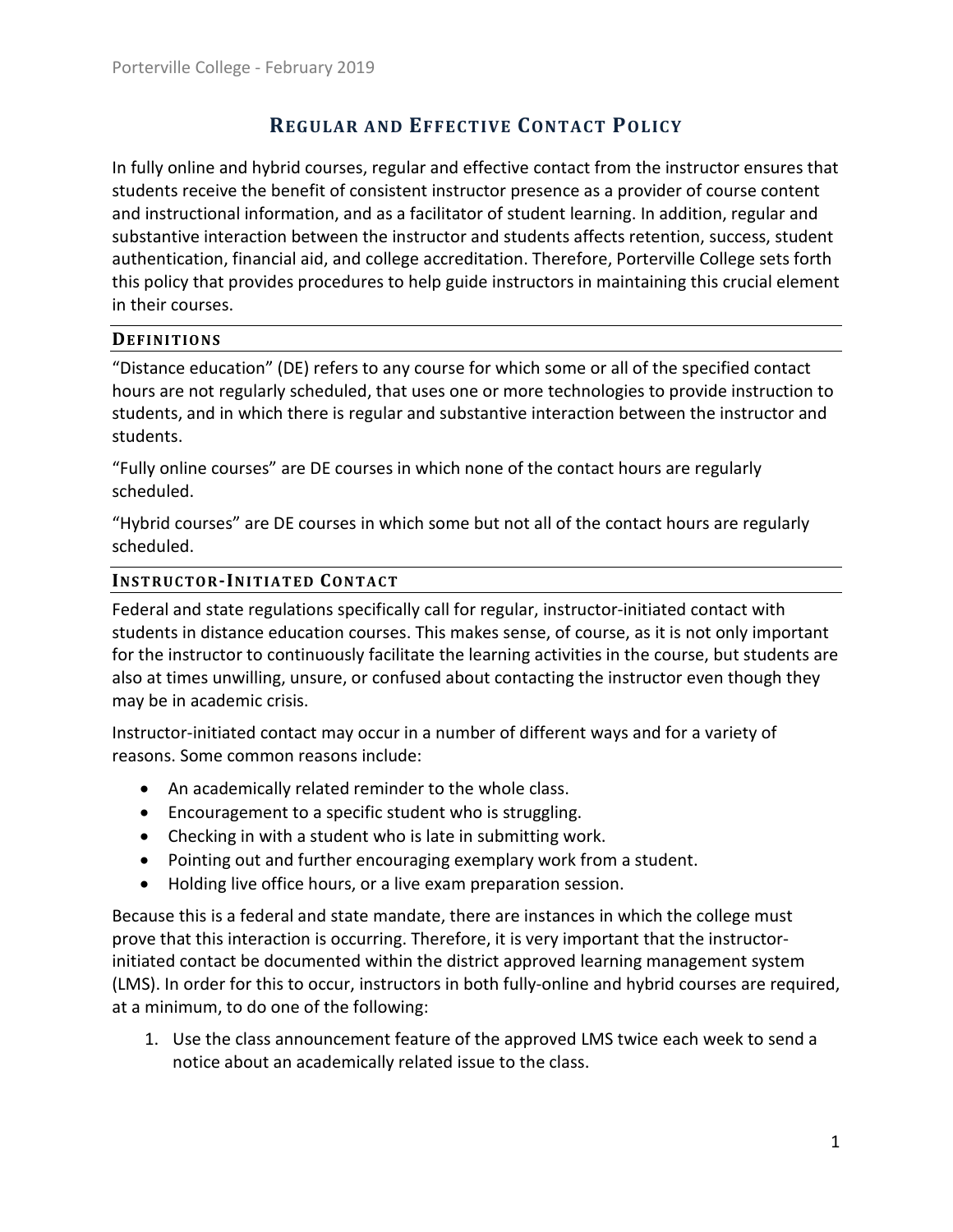- 2. Use a tool outside the approved LMS twice each week to send a notice about an academically related issue to the class. Then repeat those notices using the announcement feature of the approved LMS.
- 3. Use a tool outside the approved LMS twice each week to send a notice about an academically related issue to the class. Then take a screenshot of those notices, being sure that they clearly show the date and the contents of the message, and upload the screenshot to the "Files" area of the course, placing them within a folder labeled "Class Announcements."

# **STUDENT TO STUDENT INTERACTION**

State regulations also require that regular and effective interaction occur amongst students. Student-to-student interaction helps to foster active engagement with course concepts, and facilitates effective learning communities which has been shown to positively impact student success.

In meeting this goal, online and hybrid courses should promote regular student interaction that is tied to the learning outcomes. This might involve assigning collaborative projects, arranging discussion on course topics, promoting study groups, or other similar activities. As a reminder, all student-to-student interaction will occur within the approved course management system as per the KCCD Board Policy.

Students should be encouraged to regularly interact with their classmates throughout the course's term. The frequency of their interaction is beyond the complete control of instructors, and will vary from student-to-student. However, instructors should be able to document their attempt in promoting student-to-student contact.

## **ESTABLISHING EXPECTATIONS**

Instructors should establish and make clear to students what the turn-around time is on student inquiries, as well as assignment feedback and grading. As per KCCD Board Policy, the maximum turn-around time on student inquiries should be no more than 48 hours, excepting weekends and holidays. In addition to turn-around time, it should be made clear to students how they can reach you, with at least two methods of contact delineated. Instructors should also explain their method(s) and frequency of communicating with students. All of these communication policies will be explained in the course syllabus. As a reminder, the course syllabus will be available to students within the approved course management system as per KCCD Board Policy.

# **UNEXPECTED INSTRUCTOR ABSENCE**

If the instructor will be out of contact for any time not specified in the course documents, the instructor will notify students of the loss of contact and when they can expect regular contact with the instructor to resume. If the instructor's absence will exceed three instructional days (excluding weekend and holidays), then the instructor will submit an absence report so that a substitute can be assigned.